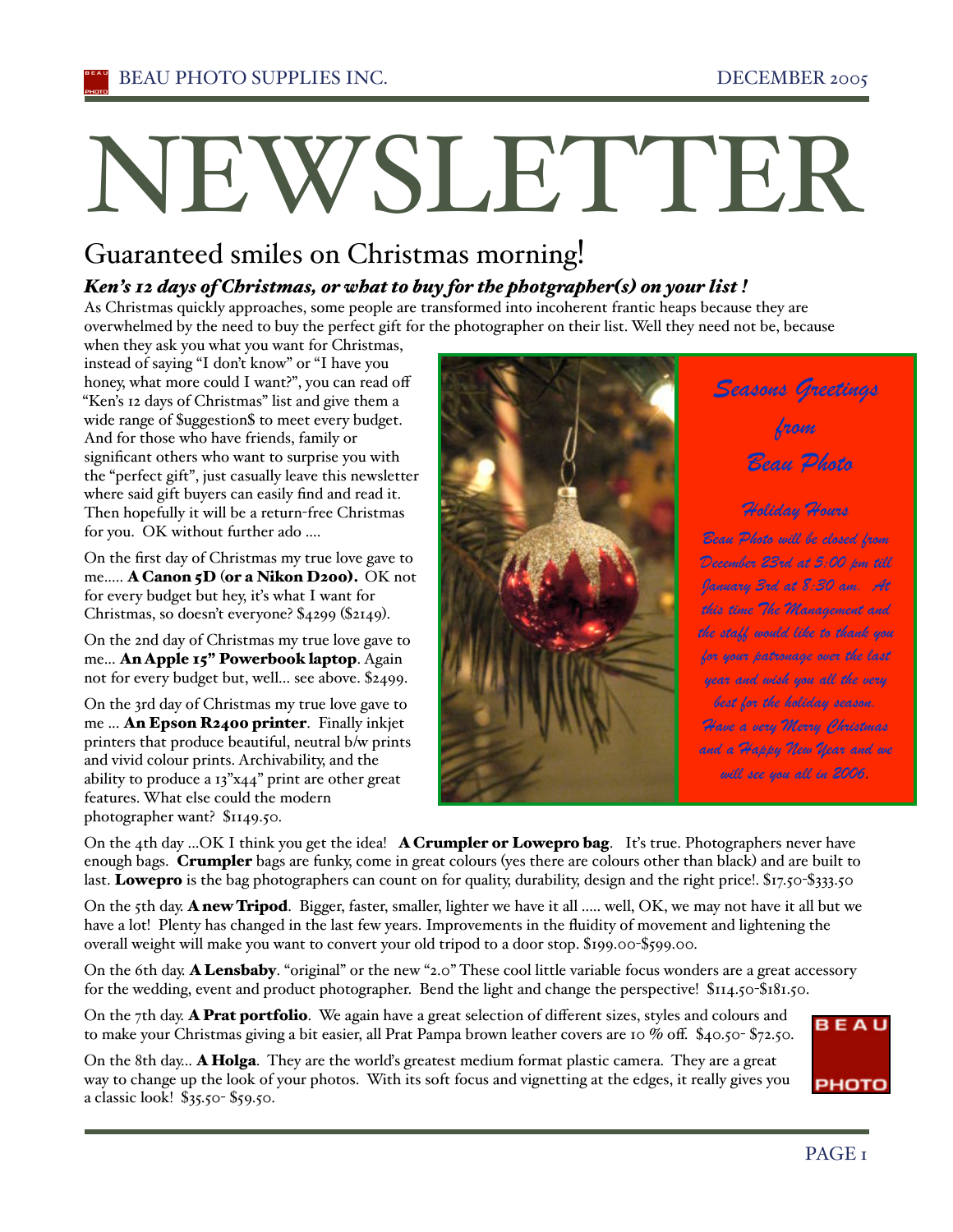On the 9th day... **A mix of inkjet papers**. This is a nice surprise because it allows the photographer(s) in the family to try a selection of media with different surfaces that he or she may never have tried. Be sure to make note of the printer before you come in as not all papers work well with all printers. \$22.00-\$82.75

On the 10th day... A D-SLR cleaning kit. The VisibleDust brush is indispensable for all D-SLR photographers to clean dust off the camera's sensor. Price depends on size of sensor. \$87.95-\$136.50 The Giottos Rocket blower is very powerful and looks like .... a rocket. Cool \$17.50.

On the 11th day ... A Susis rotary trimmer. These great and economical rotary trimmers will light-up the face of any photographer who does her or his own printing. Iťs also a great stocking stuffer for those who got the present on the 3rd day of Christmas (see above) and has huge socks! As a gift from Beau Photo, take an additional 10% off our already low prices.

On the 12th day of Christmas my true love gave to meeeeeeeee. Besides a huge credit card bill, the best present of all, a Beau Photo Gift certificate. You can have them in any denomination with as many "0's" as you want. And you know those picky photographers will really get what they want, because they can pick it out for themselves.

Well that's it. I hope that helps and if not, well it's Christmas, it's supposed to be about dreams and miracles.

To end, I wish all of you and yours the very best for Christmas and the New Year. Ken

### REMINDER: CLEARANCE SPECIALS ON IN STOCK CHRISTMAS CARDS

### GENERAL PRODUCTS TRIPLE FOLIOS (Brown & Gold, 4x5 and 8x10 only)

Desperately seeking gift ideas? The new Moms and Grandmas on your list would LOVE to receive a Renaissance Mini Album filled with images of their bundle of joy, perfect for showing off to friends, coworkers and transit buddies! Pet photos are also good candidates for these delightful souvenir albums!

Maybe you plan to "gift" someone special with your 'year in pictures' or your traveling partner with a great souvenir of your recent journey? Prat Paris 8x8 scrapbook comes set up with 20 pages, and will hold 'up to 120 4x6 photos' (or a variety of photos, postcards, ticket stubs, etc.). Page refills are in stock, and come with post extensions, so your album can be expanded as needed.

AVery HAPPY HOLIDAY Season to you and your families. I look forward to seeing and hearing from you in the New Year.

# Barb Album Sales

### HI EVERYONE!

I'll be your new film and papers sales person, so just call or send me an email for any questions you might have.

For gift giving this year, come in and peruse our selection of **Lomo** and **Holga** cameras. The Pop 9 gold chrome colored Lomo takes nine pictures in one frame! This camera comes in a gold colored box with one 35mm color roll, battery, poster and instruction booklet all for \$64.50. For the gift giving season, all Holga and Lomo cameras will be

10% off for the month of December!

Also check out our new Bluefire Police Film for a unique stocking stuffer. This film is designed for telephoto surveillance at a distance and is a high contrast film with an extremely fine grain. The negatives can be enlarged to approximately 4x5 feet with no image detail lost to the grain. The film comes in a package with two rolls, a bottle of **Bluefire Police developer** and a set of detailed developing instructions.

Have a rock'n Christmas!

Crystal Film and Paper Sales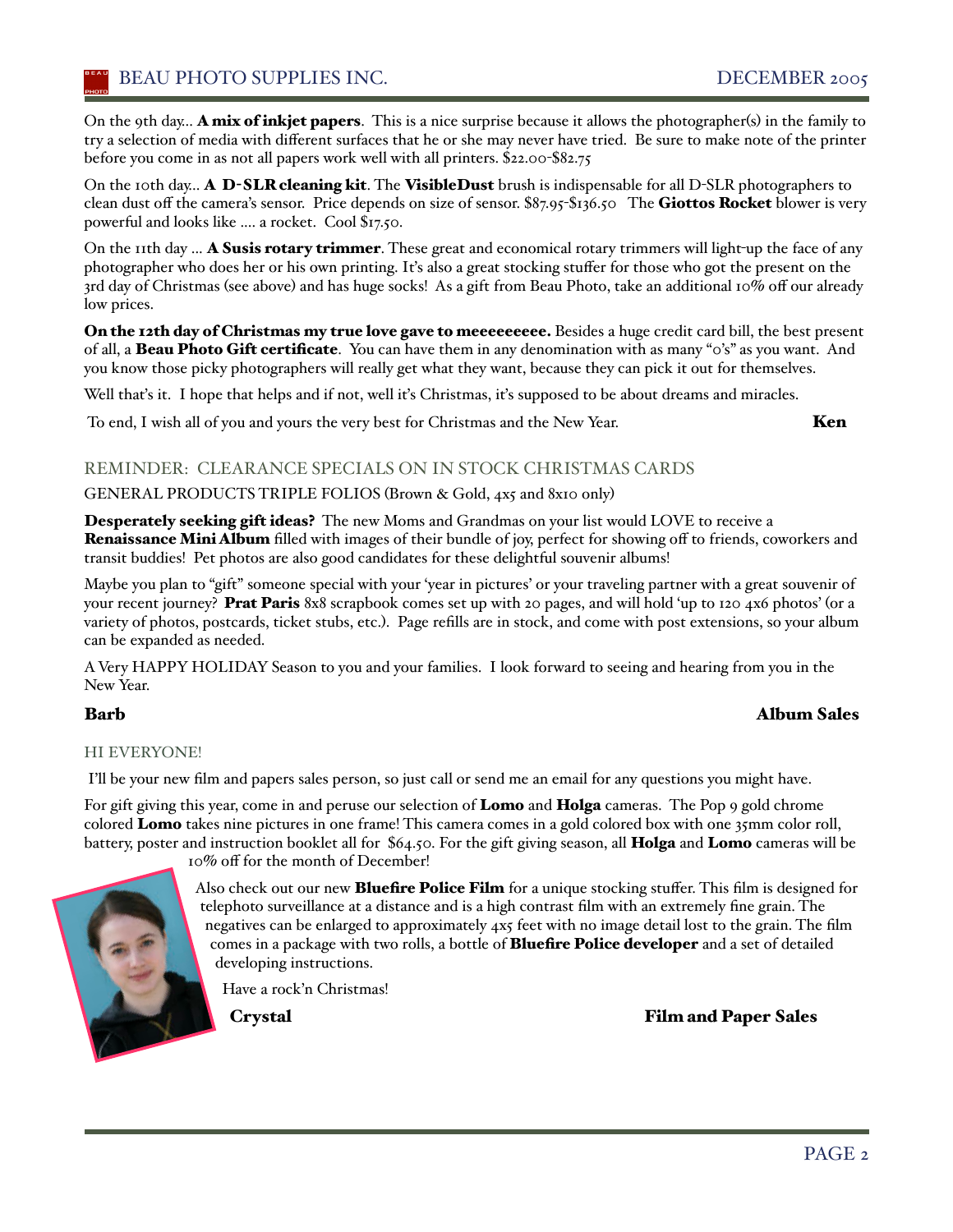## RENTAL NEWS FOR THE MONTH.

Get ready for the holidays! We are booking equipment for the holiday break already so think about what fun lens or camera you'd like to try out. You get to keep it from December 24th until January 3rd and iťs only a 2 day rental rate! Work on that project you've been thinking about or add some fun to all those dinner parties you have to go to and take portraits of the kids, dogs, grandparents... If you're looking for a great gift idea for the photographer in your life, get a rental gift certificate. Call Kathy in rentals or Carol for information. (please note that the renter is still required to leave a deposit for the rental when it is picked up unless they have an account)

## Have a Happy Holiday!

### Kathy Rentals

# Merry Christmas from "da back"

Once again with "that" time of year fast approaching, I would like to extend to all of you a Happy Holiday Season! Here are the perfect gifts for that special little photographer / student in your life:

| Nikon F5 bodies                    | starting from | \$700.00  |
|------------------------------------|---------------|-----------|
| Nikon FM bodies                    | starting from | \$299.00  |
| Nikon FE2 bodies                   | starting from | \$300.00  |
| Nikon F3 bodies                    | starting from | \$500.00  |
| Nikon F80 body                     |               | \$200.00  |
| Nikon F70 bodies                   | starting from | \$150.00  |
| Nikon D2H body                     |               | \$2000.00 |
| Nikon DIx body                     |               | \$1200.00 |
| Canon Elan w/28-85, 80-200         |               | \$500.00  |
| Various Nikon prime lenses         | starting from | \$100.00  |
| Nikon SB series flashes            | starting from | \$200.00  |
| Various student kits (body + lens) | starting from | \$200.00  |
| Entry level low power strobe kits  | starting from | \$300.00  |
| Hasselblad kits (body, back, lens) | starting from | \$1200.00 |
| Softboxes & Octa-domes             | starting from | \$150.00  |
| Enlargers 35mm&4x5 (complete)      | starting from | \$250.00  |
| 4x5 rail cameras w/lenses          | starting from | \$1000.00 |
|                                    |               |           |

Chris Pro Sales